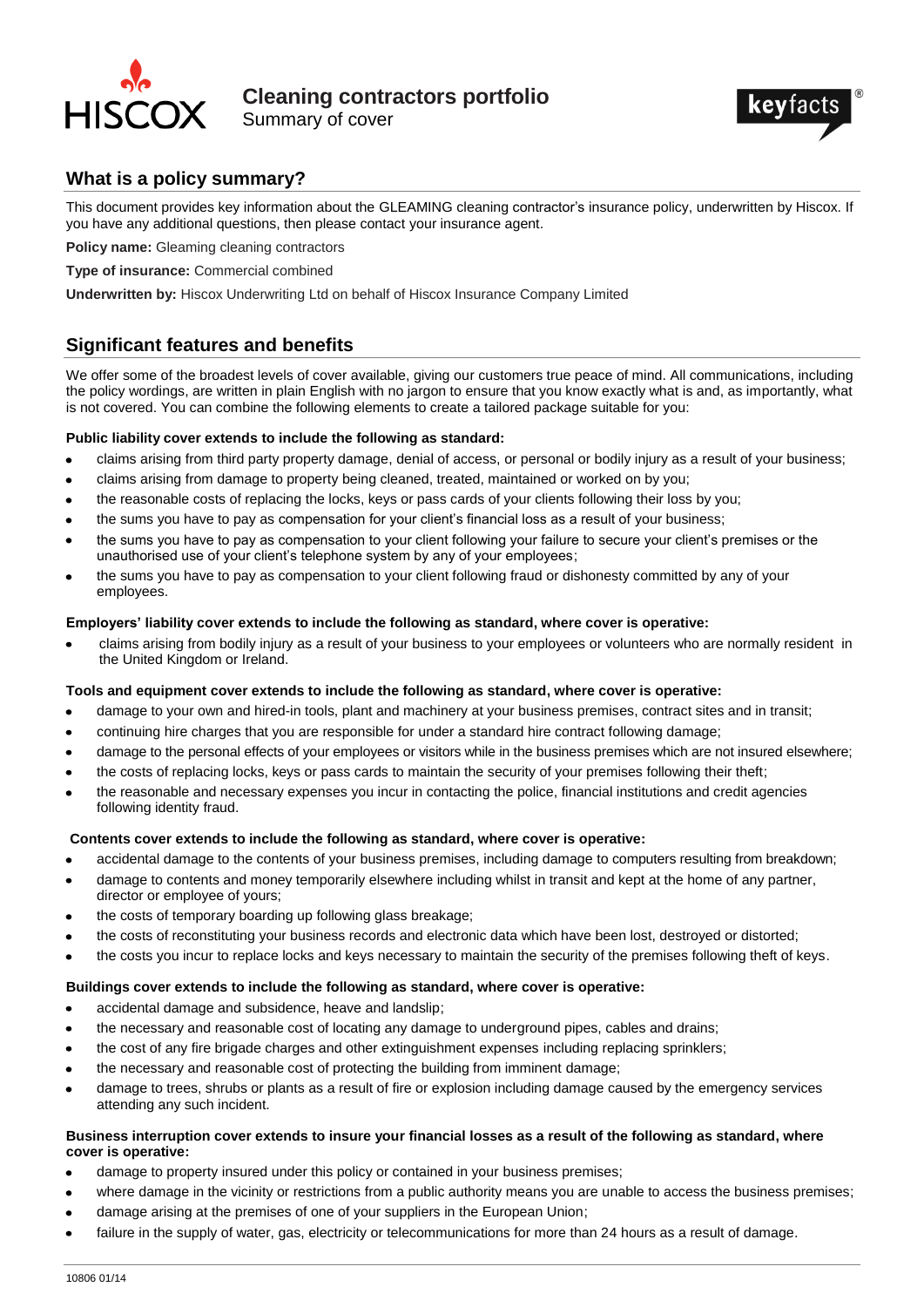

# **Cleaning contractors portfolio**

Summary of cover



#### **Internet and email cover extends to include the following as standard, where cover is operative:**

- additional costs and expenses you incur following damage by hackers to your website or computer system;
- claims made against you for defamation or breach of intellectual property rights in your emails or your website.

#### **Professional indemnity cover extends to include the following as standard, where cover is operative:**

- claims arising from negligence, negligent misstatement, negligent misrepresentation or breach of duty of care;
- claims arising from defamation or infringement of intellectual property rights including copyright.  $\bullet$

#### **Commercial legal protection cover extends to include the following as standard, where cover is operative:**

legal defence costs, employment disputes and compensation awards, property protection and bodily injury, debt recovery,  $\bullet$ contract disputes and tax protection.

#### **Directors and officers' liability cover extends to include the following as standard, where cover is operative:**

claims brought against your directors, partners and officers for breach of duty, breach of trust, negligence, defamation, breach of warranty of authority.

## **Significant exclusions and limitations**

- You will normally have to pay an initial amount for each claim made against you under the policy. These excesses may vary and your quotation and policy schedule will show the specific excesses applicable to you.
- You have an obligation to take reasonable steps to prevent accident or injury and to protect your property against loss or damage. You must also keep any property insured under this policy in good condition and repair.
- You must take reasonable steps to maintain back up copies of data files or programmes.
- Any onerous contractual terms which go beyond the duty of care you owe at common law are excluded.
- Any claims, circumstances or shortcomings in your work which you know about or ought reasonably to have known about prior to the inception of the policy are excluded unless notified previously.
- Any claims brought against you for financial loss arising from the failure of any of your products any or any service provided by you to perform the function or serve the purpose for which it was intended.
- Any claims brought against you for financial loss when your liability arises under any contract or agreement.
- Any claims brought against you for damage to any mechanically propelled vehicle or trailer being cleaned, treated, maintained or worked on by you.
- Any special conditions, limitations or terms that may apply will be clearly shown in your individual quotation and schedule.

### **We will not pay for damage caused by:**

- theft from an unattended vehicle unless the item is out of site in a locked vehicle, luggage compartment, boot or trailer;  $\bullet$
- theft of tools and equipment while unattended at your business premises or a contract site unless involving violent or forcible entry to or exit from a securely locked building;
- breakdown, explosion or collapse other than to office computers and ancillary equipment;
- breakdown of office computers or ancillary equipment unless they are subject to a manufacturer's guarantee or a maintenance contract providing free parts and labour in the event of a breakdown;
- loss by fraud or dishonesty of any partner, director or employee of yours, unless the loss is notified to us within ten working  $\bullet$ days of its discovery by you;
- unexplained loss or disappearance or inventory shortage;
- your subcontractors unless you take all reasonable steps to ensure that they have and maintain in force public liability insurance to the same level as you.

### **Directors and officers' liability cover excludes payment for any claim or loss:**

- based upon or arising out of any prior or pending litigation or proceedings;
- based upon or arising out of the operation or administration of any pension or employee benefit scheme;
- based upon, attributable to or arising from takeovers and mergers;
- based upon, attributable to or arising out of the bankruptcy, insolvency, receivership or administration of you;
- brought by or on behalf of any person or company owning 15% or more of your issued share capital.